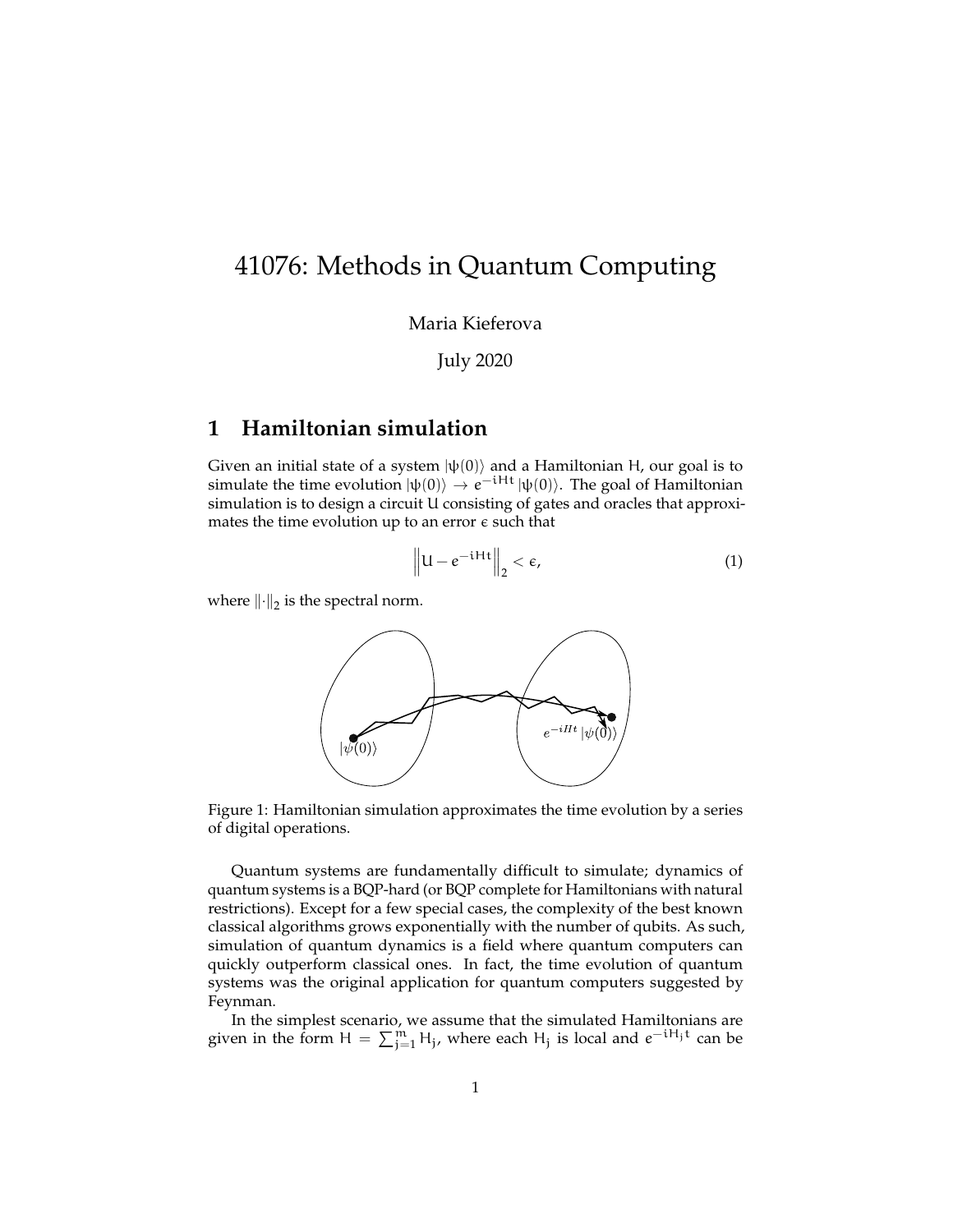implemented directly for arbitrary t. A common case is when these  $H_j$  are Pauli matrices.

The simplest quantum simulation algorithms rely on the Lie-Trotter formula

$$
\lim_{r \to \infty} \left( e^{A/r} e^{B/r} \right)^r = \lim_{r \to \infty} \left( (1 + \frac{A}{r})(1 + \frac{B}{r}) \right)^r
$$
 (2)

$$
= \lim_{r \to \infty} \left( 1 + \frac{A + B}{r} + \frac{AB}{r^2} \right)^r
$$
 (3)

$$
= \lim_{r \to \infty} \left( 1 + \frac{A + B}{r} \right)^r \tag{4}
$$

$$
=e^{A+B} \tag{5}
$$

Since the individual terms in the Hamiltonian typically not commute, decomposing an exponential of a sum into a finite sum of exponentials will lead to errors.

**Exercise:** Prove that 
$$
||e^{A+B} - (e^{A/r}e^{B/r})^T|| \in \mathcal{O}\left(\frac{||A+B||t^2}{r}\right)
$$
.

Next, we can recursively that for  $H = \sum_{j=1}^{m} H_j$ , one can decompose the evolution with respect to H into the evolution with respect to each  $H_i$  as

$$
\widetilde{\mathbf{U}} = \left(e^{-iH_1t/r}e^{-iH_2t/r}\dots e^{-iH_mt/r}\right)^r + \mathcal{O}(\|\mathbf{H}\| \mathbf{t}^2/r). \tag{6}
$$

Thus, if we are willing to tolerate error at most  $\epsilon$ , we need to perform  $\mathcal{O}(\frac{\Vert \mathbf{H} \Vert \mathbf{t}^2}{\epsilon})$  $\frac{\Gamma\|\Gamma}{\epsilon}$ ).

Up to now, we assumed that we know how to implement each  $e^{-iH_jt}$ directly. Let us now show how to implement them in some simple cases.

In the simplest case,  $H_j$  is a Pauli matrix  $Z$  acting on the jth qubit. The Hamiltonian evolution is then a Z-rotation on the jth qubit.

<span id="page-1-0"></span>
$$
e^{-itZ} = e^{-it} |0\rangle\langle 0| + e^{it} |1\rangle\langle 1|
$$
 (7)

Next, we show how to simulate a tensor product of Zs

$$
H = Z_1 \otimes Z_2 \otimes \cdots \otimes Z_n.
$$
 (8)

We first prove the following identity. For an arbitrary unitary U:

$$
Ue^{-iHt}U^{\dagger} = U\sum_{k=0}^{\infty} \frac{(-iHt)^k}{k!} U^{\dagger}
$$
 (9)

$$
=UU^{\dagger}-iUHU^{\dagger}t+i^{2}UH(UU^{\dagger})Ht^{2}U^{\dagger}
$$

$$
-i^{3}UH(UU^{\dagger})H(UU^{\dagger})HU^{\dagger}t^{2}+...
$$
 (10)

$$
-\sum_{k=1}^{\infty} \frac{(-iUHU^{\dagger}t)^{k}}{(11)}
$$

$$
= \sum_{k=0}^{\lfloor \frac{\text{tation}}{k!} \rfloor} \tag{11}
$$

$$
= e^{-i\mathbf{U}\mathbf{H}\mathbf{U}^\dagger\mathbf{t}}.\tag{12}
$$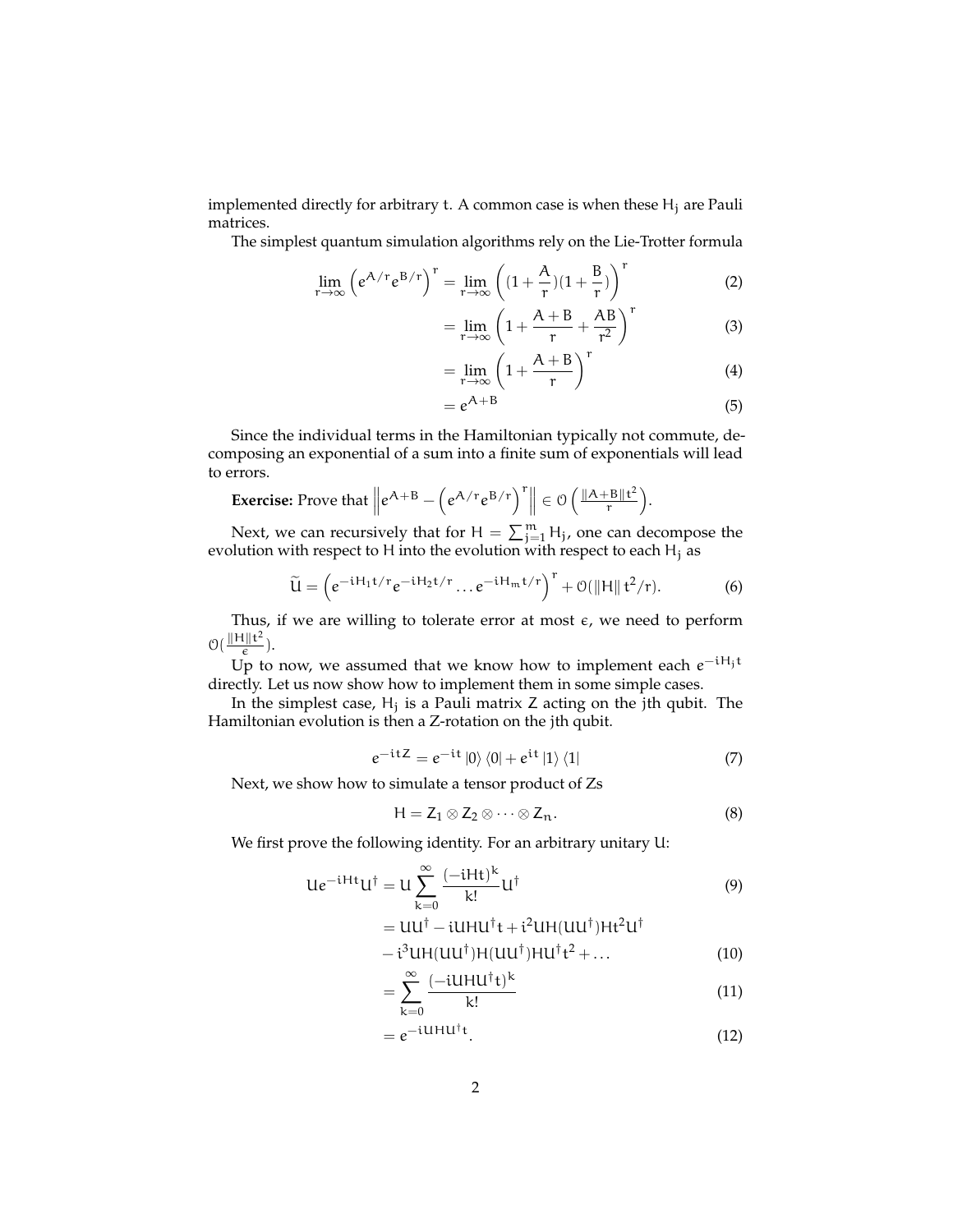<span id="page-2-0"></span>

Figure 2: Simulating a tensor product of Pauli Zs.

We can implement  $e^{-\mathfrak{i} Z_1 \otimes \cdots \otimes Z_n \mathfrak{t}}$  using the circuit in Fig. [2](#page-2-0)

The correctness of the circuit can be showed through induction. We already proved the first step in [\(7\)](#page-1-0). In the inductive step, we conjugate an existing circuit by CNOTs. We can rewrite CNOTe−itZ1⊗Z2⊗···⊗Zn−1CNOT as:

$$
(\mathbb{I} \otimes |0\rangle\!\langle 0| + X \otimes |1\rangle\!\langle 1|) \left( \mathbb{I} \otimes e^{-\mathrm{i} t Z_1 \otimes \cdots \otimes Z_{n-1}} \right) (\mathbb{I} \otimes |0\rangle\!\langle 0| + X \otimes |1\rangle\!\langle 1|) \qquad \text{(13)}
$$

$$
= \otimes e^{-itZ_1 \otimes \cdots \otimes Z_{n-1}} \otimes |0\rangle\langle 0| + X e^{-itZ_1 \otimes \cdots \otimes Z_{n-1}} X \otimes |1\rangle\langle 1|
$$
\n(14)

$$
=e^{-itZ_1\otimes\cdots\otimes Z_{n-1}}\otimes|0\rangle\langle0|+e^{itZ_1\otimes\cdots\otimes Z_{n-1}}\otimes|1\rangle\langle1|
$$
\n(15)

$$
=e^{-itZ_1\otimes Z_2\otimes\cdots\otimes Z_{n-1}\otimes Z_n}
$$
\n(16)

Simulating other Paulis is possible by changing the basis. Recall that  $e^{-itUHU^{\dagger}} = Ue^{-itH}U^{\dagger}$ . We can then use the identities

$$
X = Had Z Had
$$
 (17)

$$
Y = S^{\dagger} \text{Had } Z \text{ Had } S^{\dagger} \tag{18}
$$

We used Had instead of H to denote the Hadamard gate since we reserved the symbol H for Hamiltonians.

This allows us to simulate evolution according to any Pauli. For example, we can simulate the evolution according to the H =  $X \otimes Y \otimes Z$  according to the circuit in Fig. [3.](#page-2-1)

<span id="page-2-1"></span>

Figure 3: X and Y Paulis can be simulated by a change of basis. The circuit above depicts the simulation according to  $e^{-i\tilde{\mathsf{t}}X\otimes Y\otimes Z}$ .

Now we know how to simulate any Hamiltonian that is a sum of Paulis. The complexity of the algorithm for simulating a Hamiltonian  $H = \sum_{l=0}^{L-1} P_n$  where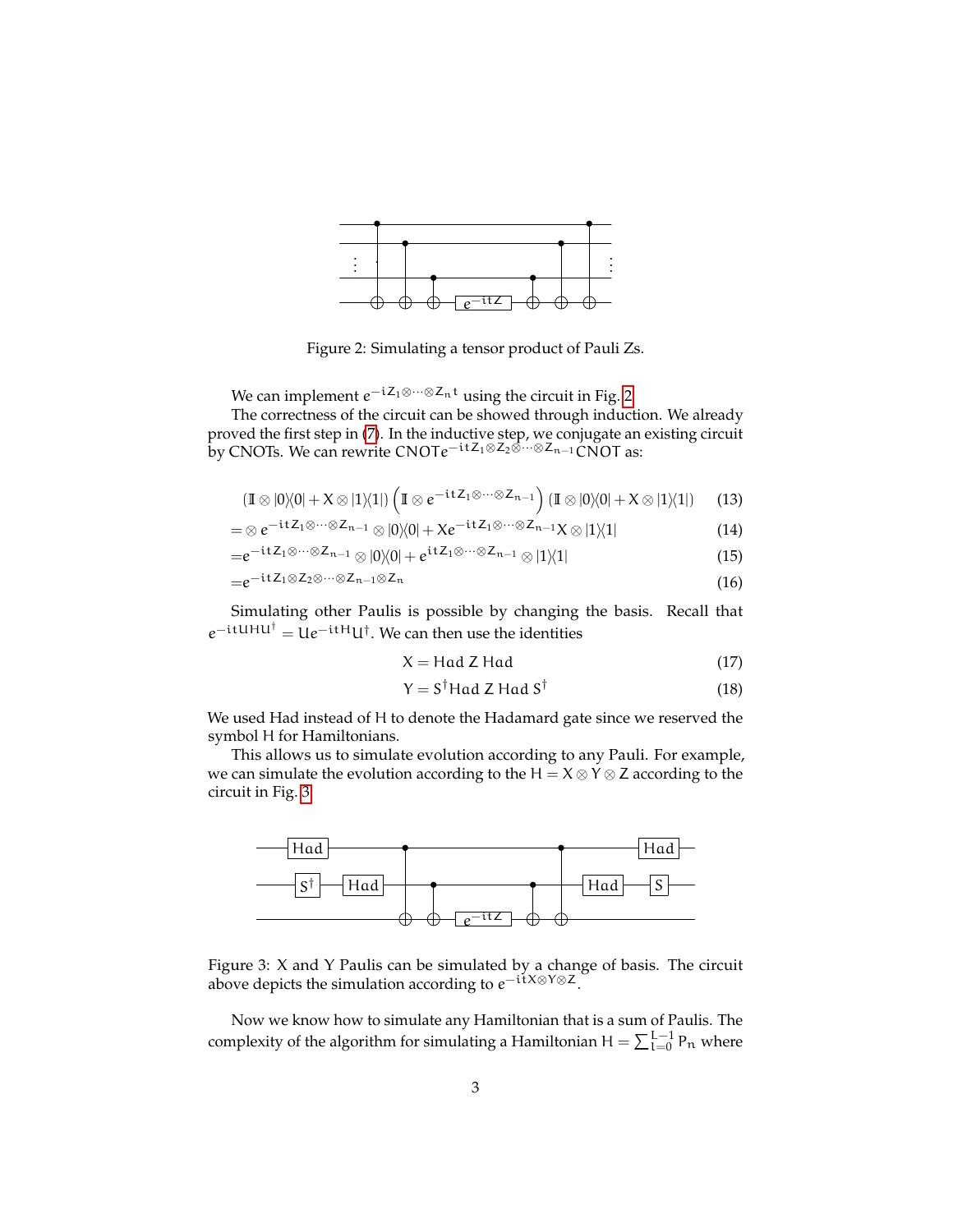P is a Pauli on n qubits is

$$
\mathcal{O}\left(\frac{\mathrm{Lt}^2 n}{\epsilon}\right) \tag{19}
$$

However, there is still a need for more efficient algorithms. First, the number of terms L needed to decompose a Hamiltonian into a sum of Paulis can be exponentially large. Second, the scaling in terms of  $t$  and  $\epsilon$  is quite poor.

Other Hamiltonian simulation algorithms allow for different decomposition of Hamiltonians. A popular one is decomposing a sparse matrix into 1-sparse matrices which can be then simulated directly. Another one is decomposition into a linear combination of unitaries (LCU) which a generalization of the Pauli decompositions.

**Exercise:** Let  $\rho$ ,  $\sigma$  be density matrices, S the SWAP operator and  $Tr_p$  partial trace over the first variable. Show that

$$
\text{Tr}_{p}[e^{-iS\Delta}\rho\otimes \sigma e^{iS\Delta}] = e^{-i\rho\Delta}\sigma e^{i\rho\Delta} + \mathcal{O}(\Delta^2)
$$

In these more general cases the Hamiltonian is accessed through an oracle. One type of oracular access is particularly common when the Hamiltonian (in a computational basis) is given by a sparse matrix. We say a Hamiltonian is *row-dsparse* if each row has at most d non-zero entries. If there is an efficient procedure to locate these entries we moreover say that the Hamiltonian is *row-computable*. In this case, one can efficiently construct oracles

$$
O_{loc} |r, k\rangle = |r, k \oplus l\rangle \tag{20}
$$

$$
O_{\text{val}} |r, l, z\rangle = |r, l, z \oplus H_{r,l}\rangle. \tag{21}
$$

Oracle  $O_{loc}$  locates the position l of the k-th non-zero element in row r. The oracle  $O_{\text{val}}$  then gives the value of the matrix element  $H_{r,l}$ . We compute the cost of algorithms in terms of the number of queries to these oracles.

It is possible to construct different oracles. Any Hermitian matrix can be decomposed into a sum of unitaries

$$
H = \sum_{l=0}^{L-1} \alpha_l V_l,
$$
 (22)

where for each l,  $\alpha_l \leqslant 0$  and  $H_l$  is a unitary matrix  $||H_l|| = 1$ . This decomposition can be efficiently implemented for sparse Hamiltonians. The coefficients  $\alpha_l$ and unitaries  $H_1$  can be accessed through oracles

$$
O_{\alpha} |l, z\rangle = |l, z \oplus \alpha_l\rangle \tag{23}
$$

$$
O_{V_1}|l,\psi\rangle = V_1|l,\psi\rangle, \qquad (24)
$$

or, in some cases, described classically.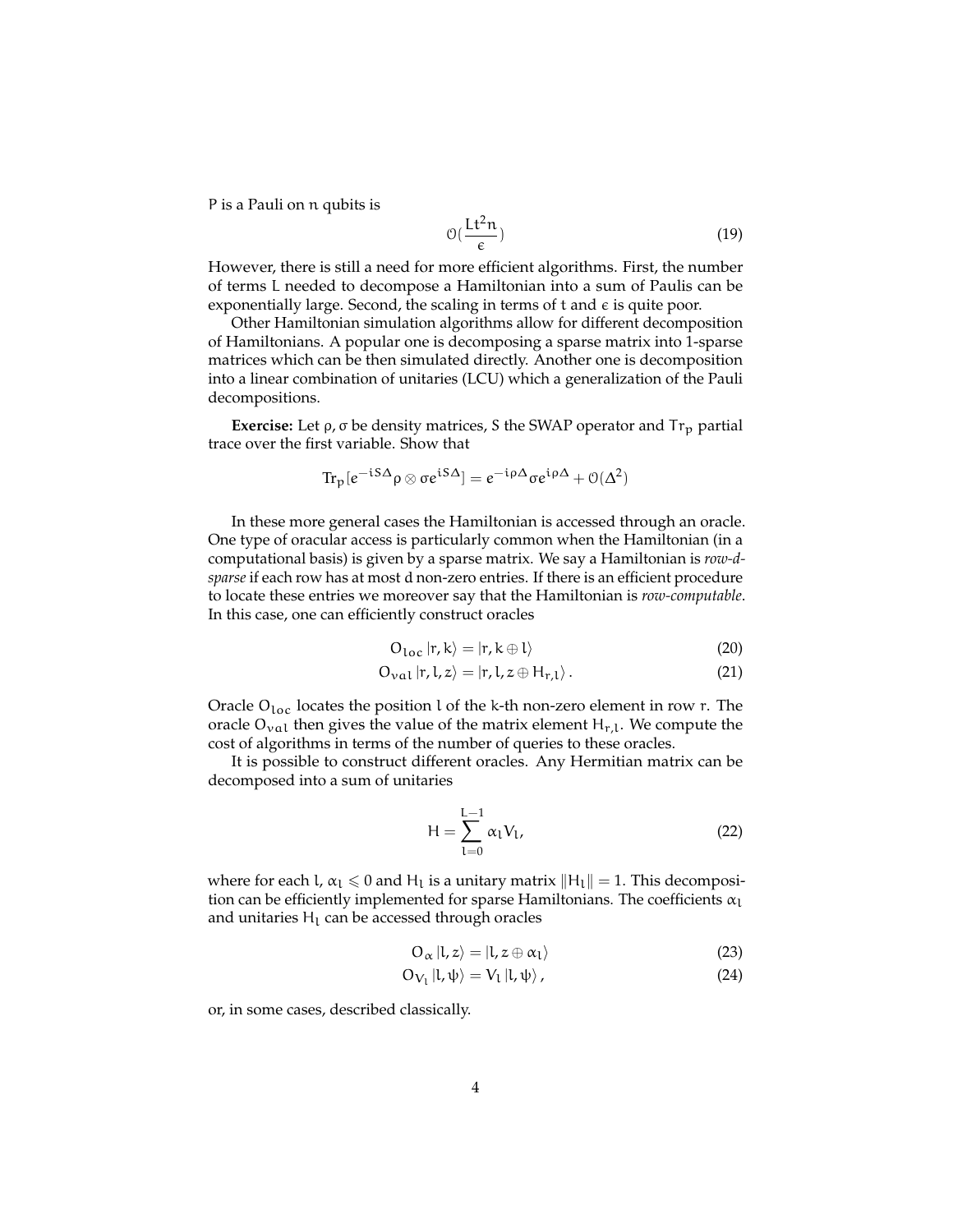### **1.1 Further reading**

Efficient quantum algorithms for simulating sparse Hamiltonians G. Ahokas, R. Cleve, B.C. Sanders, D.W. Berry arXiv:quant-ph/0508139

Simulating Hamiltonian dynamics with a truncated Taylor series D. W. Berry, A. M. Childs, Richard Cleve, R. Kothari, R. D. Somma arXiv:1412.4687

Quantum singular value transformation and beyond: exponential improvements for quantum matrix arithmetics

A Gilyen, Y Su, GH Low, N Wiebe ´ arXiv:1806.01838

### **2 Linear Systems**

An important application of Hamiltonian simulation is "solving" systems of linear equations. The definition of solving is different for quantum and classical algorithms. While the classical algorithm outputs the solution of the linear system, quantum algorithms encode the solution into a quantum state. We will first review the classical approaches to solving systems of equations and then explain the corresponding quantum algorithms.

A system of equations can be written in a standardized form

$$
a_{11}x_1 + a_{12}x_2 + \dots + a_{1n}x_N = b_1
$$
  
\n
$$
a_{11}x_1 + a_{12}x_2 + \dots + a_{1n}x_N = b_1
$$
  
\n
$$
\vdots
$$
  
\n
$$
a_{n1}x_1 + a_{n2}x_2 + \dots + a_{nn}x_N = b_n,
$$
  
\n(25)

or a matrix equation

$$
Ax = b \tag{26}
$$

where A encode the coefficients in the equations, the vector **x** are the unknowns and **b** stores the right hand side of equations. The solution then can be written as

$$
\mathbf{x} = \mathbf{A}^{-1} \mathbf{b} \tag{27}
$$

if the matrix  $A$  is indeed invertable. We will for now assume that this is the case and consider the linear system problem to be equivalent to matrix inversion.

One of the most well-known algorithms is Gaussian elimination with complexity  $\mathfrak{O}(N^3)$ . While the complexity is polynomial in the number of equations and therefore "efficient", cubic runtime is impractical for large systems. Therefore, there is a lot of interest in finding more efficient exact and approximation algorithms.

The first quantum linear systems algorithm is referred to as HHL after the initials of its creators - Harrow, Hassidim and Lloyd. The linear system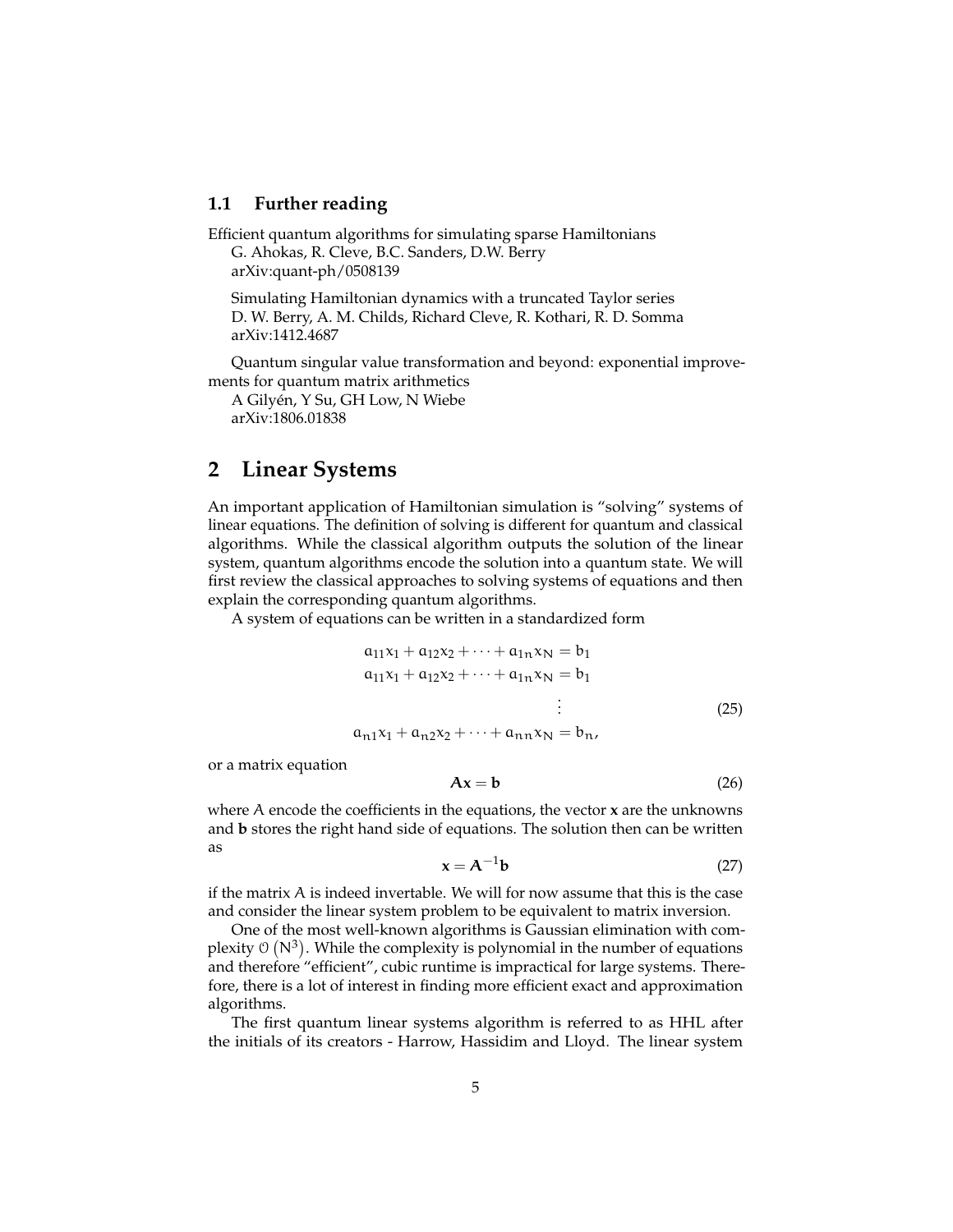algorithm makes efficient use of phase estimation. It is sufficient to consider Hermitain matrix; if the matrix A is not hermitian, a Hermitian matrix can be created as  $H = \begin{pmatrix} 1 & A \\ 0 & A \end{pmatrix}$  $\mathsf{A}^\dagger$  . ) and take the right hand side into  $\begin{pmatrix} b \\ 0 \end{pmatrix}$ 0 . The solution will this new system will then be  $\binom{0}{r}$ x . Without the lost of generality, we will from now on assume that A is hermitian.

Let  $|\alpha_i\rangle$  and  $\lambda_i$  be the eigenvectors and eigenvalues of A and  $|b\rangle=\sum_i \beta_i | \alpha_i\rangle$ be a decomposition of the right-hand side into this basis.

Using Hamiltonian simulation (with t=1) we and phase estimation we can prepare

$$
|b\rangle|0\ldots0\rangle|0\rangle \rightarrow \sum_{i} \beta_{i} |\alpha_{i}\rangle |\tilde{\lambda}_{i}\rangle|0\rangle.
$$
 (28)

Next, we apply a rotation conditioned on  $\left| \widetilde{\lambda}_\mathfrak{t} \right\rangle$  to prepare

$$
\sum_{i} \beta_{i} |\alpha_{i}\rangle \left| \widetilde{\lambda}_{i} \right\rangle \left( \sqrt{1 - \frac{C^{2}}{\widetilde{\lambda}_{i}^{2}}} |0\rangle + \frac{C}{\widetilde{\lambda}_{i}} |1\rangle \right), \tag{29}
$$

where  $C = \mathcal{O}(1/\kappa)$ . The phase estimation is the uncomputed, erasing the second register, and we are left with

$$
\left(\sqrt{1-\frac{C^2}{\widetilde{\lambda}_i^2}}\sum_i \beta_i |\alpha_i\rangle |0\ldots 0\rangle |0\rangle + \frac{C}{\widetilde{\lambda}_i}\sum_i \beta_i |\alpha_i\rangle |0\ldots 0\rangle |1\rangle\right).
$$
 (30)

In case when the last qubit is in state 1, the resulting state on the first register is proportional to  $\sum_i \lambda_i^{-1} \beta_i |\lambda\rangle_i$ 

Overall, the complexity of the algorithm is  $\widetilde{0}\left(\log n\frac{s^2\kappa^2}{\epsilon}\right)$  $\frac{e^{2}\kappa^{2}}{\epsilon}$ ).

While HHL achieves exponential improvement in n when naively compared to classical algorithms, its scaling in the error  $ε$  and the conditioning number  $κ$ is not optimal.

However, this comparison is not completely fair. First, the algorithm is limited to matrices that can be effectively encoded in a quantum computer which are usually either sparse or low-rank matrices. Second, the state b also needs to be prepared effectively on a quantum computer. Lastly, the output of HHL is a quantum state and outputting it (i.e., writing it on a paper) would result in an exponential overhead and worse performance than most classical algorithms. Instead, the task of the quantum computer is often only to sample from the solution. A recent result managed to "de-quantize" many applications of HLL and showed that an algorithm for "solving" linear systems with a low-rank matrix and sampling from the solution can be simulated classically.

#### **2.1 Further reading**

Quantum algorithm for solving linear systems of equations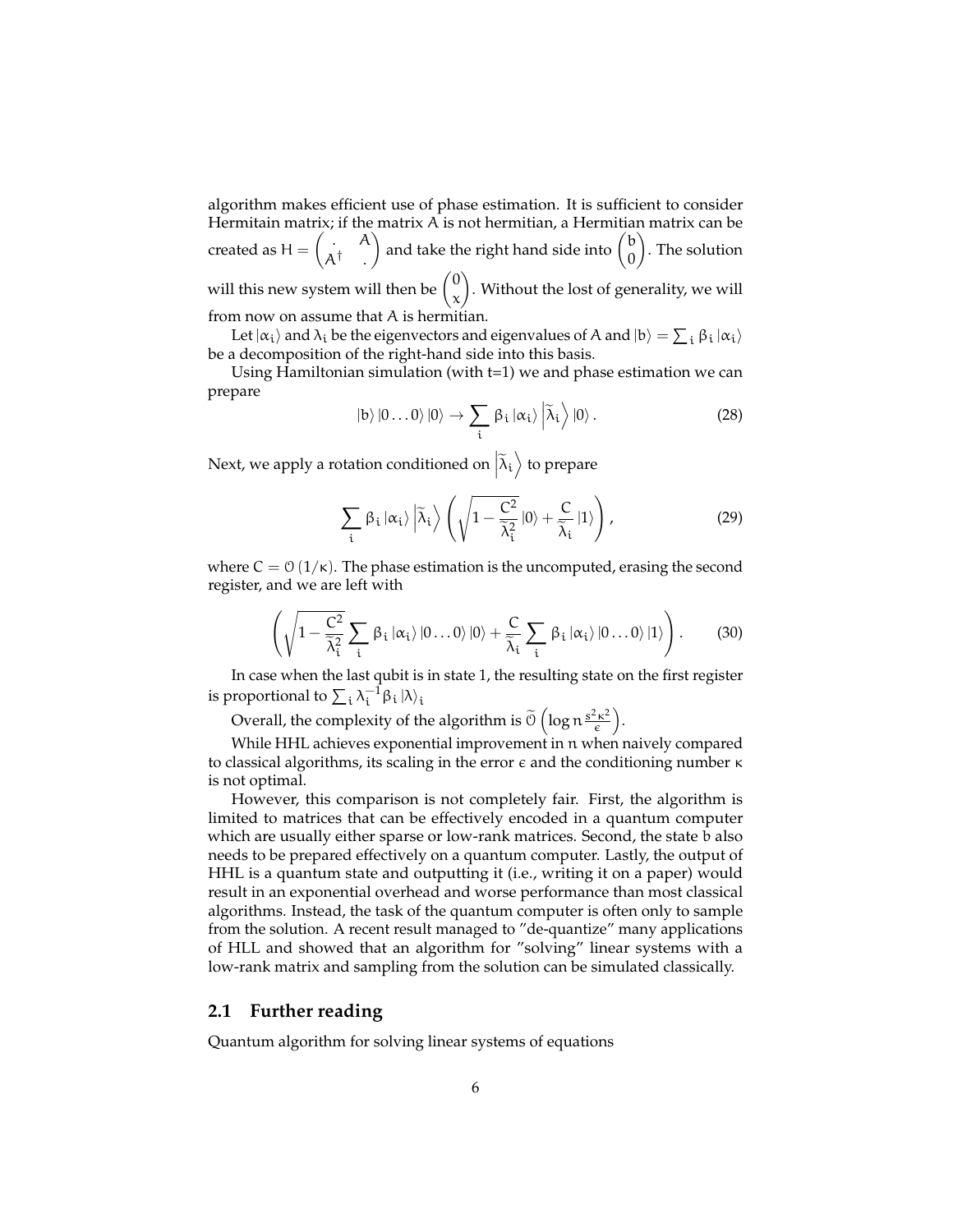AW Harrow, A Hassidim, S Lloyd arXiv:0811.3171

Quantum Machine Learning Algorithms: Read the Fine Print S Aaronson https://www.scottaaronson.com/papers/qml.pdf

Sampling-based sublinear low-rank matrix arithmetic framework for dequantizing quantum machine learning

N Chia, A Gilyen, T Li, H Lin, E Tang, C Wang ´ arXiv:1910.06151

# **3 Quantum Machine Learning (QML)**

HLL can be applied to various quantum machine learning problems. QML build on the intuition that most of machine learning is some form of linear algebra in high-dimensional spaces and quantum computing is good at performing algebra at high-dimensional spaces<sup>[1](#page-6-0)</sup>. However, we will see that that obtaining quantum speedup for machine learning algorithms is not so straightforward.

### **3.1 Least-squares fitting**

The first application is to apply HLL algorithm for data fitting. Our goal is to to find a parameters  $\lambda$  such that a parametric function  $f(x, \lambda)$  will provide an optimal fit for N datapoints  $\{x_i, y_i\}$ .

The function is constrained to be linear in the fit parameters  $\lambda \in \mathbb{C}^{\mathsf{M}}$ , but it can be non-linear in x. For example, we can encode  $f(x, \lambda) = a + bx + cx^2$  as  $\lambda = (\alpha, \mathbf{b}, \mathbf{c})$  and  $\mathbf{x} = (1, \mathbf{x}, \mathbf{x}^2)$ .

To goal of the algorithm is then find the parameters  $\lambda$  to minimize

<span id="page-6-1"></span>
$$
E = \sum_{i=1}^{N} |f(x_i, \lambda) - y_i|^2 = |F\lambda - y|^2.
$$
 (31)

Here we defined  $F_{ij} = f_j(x_i)$  to be an N  $\times$  M matrix. Note that **F** is generally not invertable, however, we can assume that  $\frac{1}{\kappa} \leq \|\mathbf{F}^{\dagger}\mathbf{F}\| < 1$ . One can then show that the minimum of [\(31\)](#page-6-1) is achieved by

$$
\lambda = \mathbf{F}^+ \mathbf{y} = \left(\mathbf{F}^\dagger \mathbf{F}\right)^{-1} \mathbf{F} \mathbf{y},\tag{32}
$$

where  $F^+$  is Moore–Penrose pseudoinverse.

The quantum version of least squares fitting assumes that y is encoded into a quantum states  $\ket{\mathsf{y}} = \sum_{\mathsf{j}=M+1}^{M+N} \mathsf{y}_\mathsf{j} \ket{\mathsf{j}}$  /norm $\mathsf{y}.$  Similarly, the output  $\ket{\lambda}$  will be also given only as a quantum state. Additionally, we have an oracular access to

<span id="page-6-0"></span><sup>&</sup>lt;sup>1</sup>From Seth Lloyd, paraphrased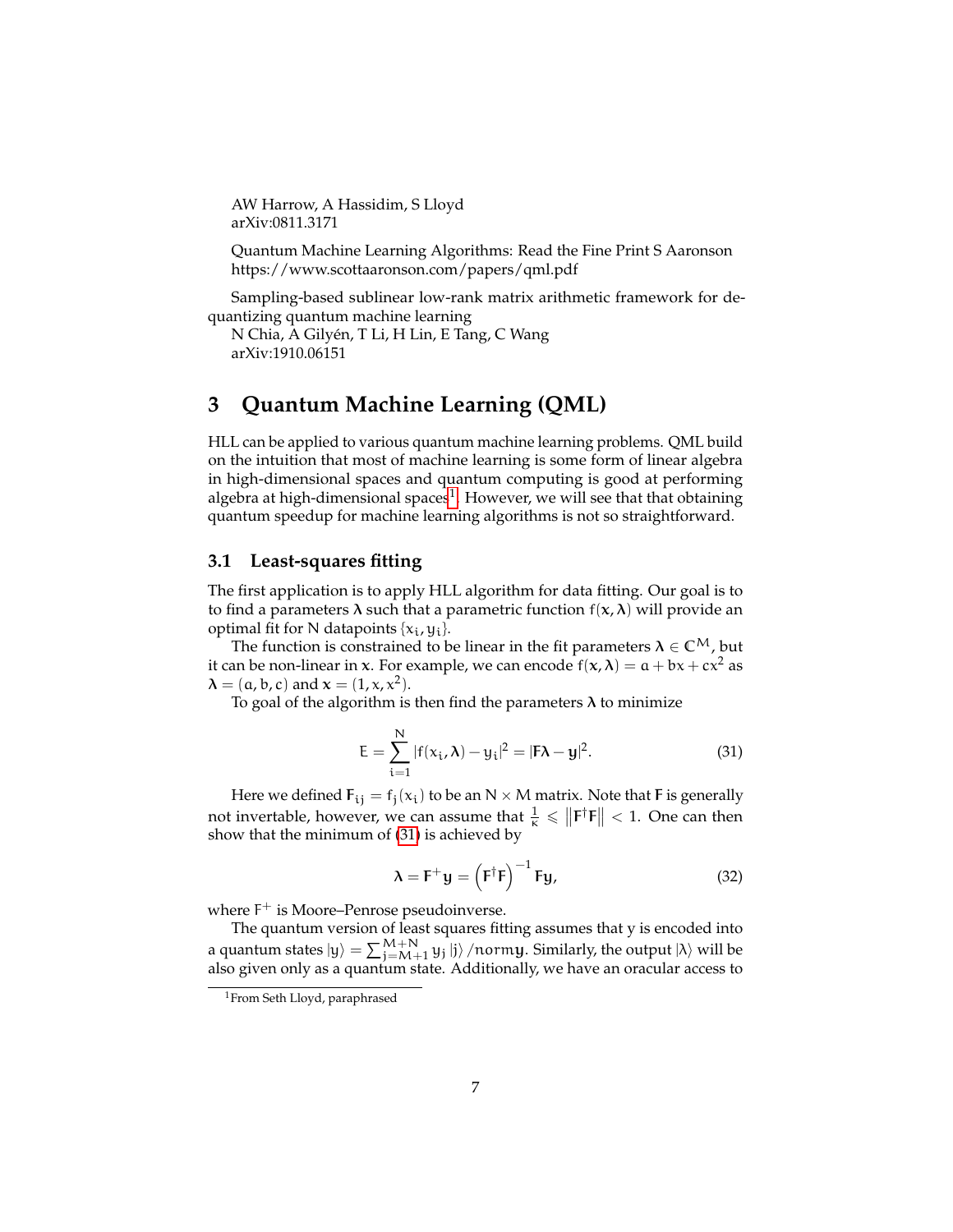<span id="page-7-0"></span>

Figure 4: SVM for 2-dimensional data. The red line maximizes the separation between the classes. Source: Wikipedia

 $\tilde{F} = \begin{pmatrix} . & F \\ -1 & \end{pmatrix}$ F † · ). For an efficient algorithm,  $\tilde{F}$  must belong into a class of simulable Hamiltonians such as sparse or low-rank ones.

The algorithm for least square fitting is then a technical modification of the HLL algorithm. First, we need to prepare  $F|y\rangle$ . This can be accomplished using HHL but though Hamiltonian evolution and phase estimation just as in HLL but instead of diving by the eigenvalues we will multiply by them. The inverse of F †F is accomplished though HHL as well. The resulting query complexity of the algorithm is  $\tilde{O}$  (log(N)s<sup>4</sup> $\kappa^6/\epsilon$ ) where s is the sparsity and the notation  $\tilde{O}$ suppresses log-factors.

### **3.2 Quantum Support Vector Machine**

Support vector machine (SVM) is a supervised machine learning algorithm for data classification. The algorithm is given a set of data where each data point belongs to one of two categories (green or blue). The goal of the algorithm is to find a hyperplane that would separate the green points from the blue ones. Since there are many such hyperplanes, we aim to find one that separates them with the largest margin, see Fig. [4.](#page-7-0) This is an example of a non-probabilistic binary linear classifier and although SVMs can be generalized to find non-linear classifiers, we will focus on this simple example.

We know from analytic geometry that a hyperplane is a set of points  $x$  that satisfy

$$
\mathbf{w} \cdot \mathbf{x} - \mathbf{b} = 0,\tag{33}
$$

where  $w$  is the normal vector. Note that we do not require  $w$  to be normalized –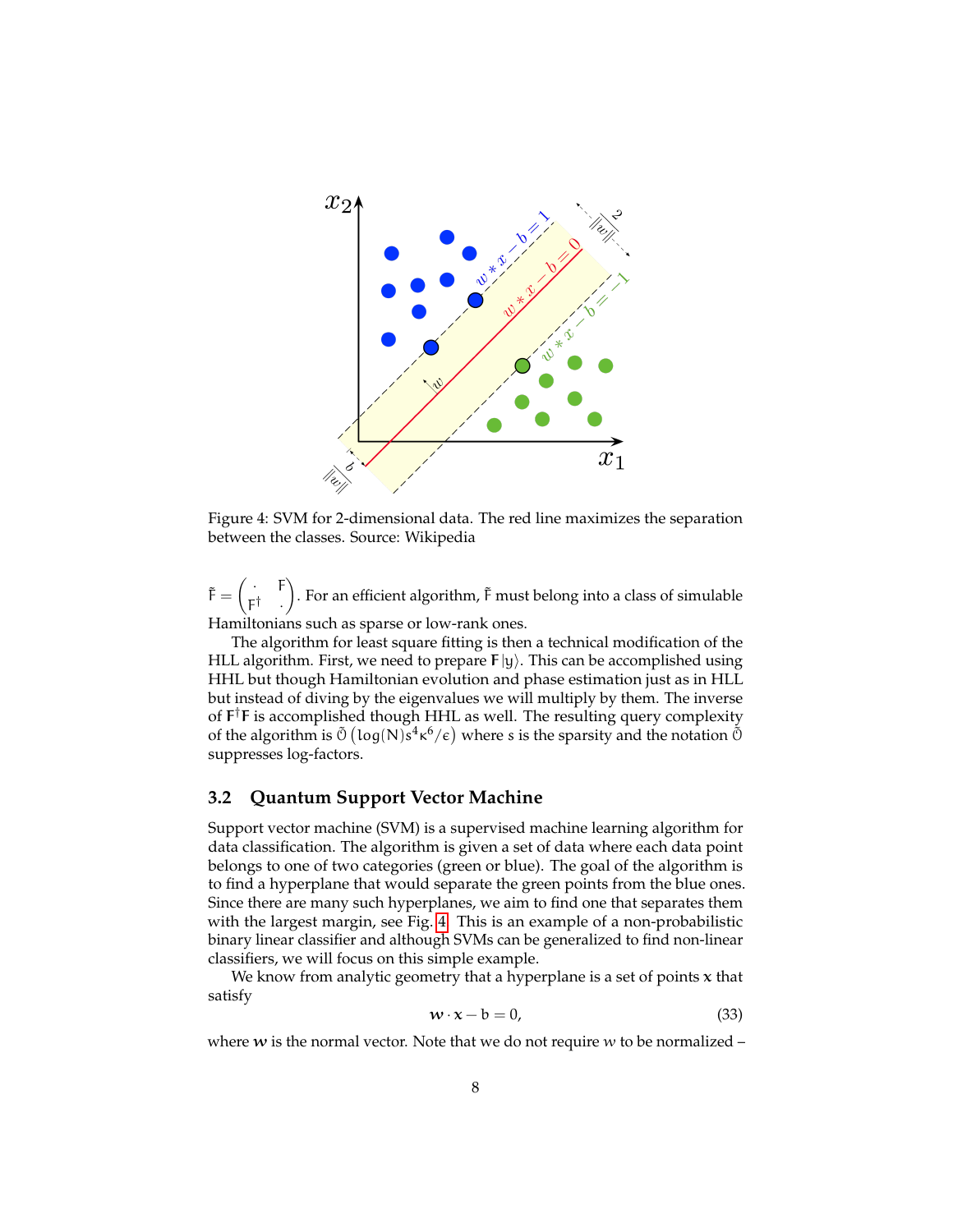it's norm will determine the side of the boundary. We will require that all the blue points  $x$  satisfy

<span id="page-8-0"></span>
$$
w \cdot x - b > 1,\tag{34}
$$

and for each the green point

<span id="page-8-1"></span>
$$
w \cdot x - b < -1,\tag{35}
$$

as in Fig. **??**. If we use  $y = +1$  to label all the blue data and  $y = -1$ , we can consolidate [\(34\)](#page-8-0) and [\(35\)](#page-8-1) as

<span id="page-8-2"></span>
$$
y_i(\mathbf{w} \cdot \mathbf{x_i} - \mathbf{b}) > 1, \ \forall (x_i, y_i) \in \text{training set.}
$$
 (36)

The goal of the training is then to minimize  $\|w\|$  subject to the constrain [\(36\)](#page-8-2).

To turn SVM into a quantum algorithm, we use the usual tricks, turning vectors into quantum states, and reformulate [\(36\)](#page-8-2) and reformulating SVM as a linear system that can be solved using HLL.

### **3.3 The weaknesses of quantum machine learning**

We saw two algorithms that appear to give exponential speedup over their classical counterparts. Indeed, in our setting, the runtimes of the algorithms are faster than even writing the complete input. This is because the assumptions about the input and output of the quantum algorithms are much stronger than what is considered in the classical case. Let us reiterate the assumptions: first, we assume that the input data is encoded as amplitudes of a quantum state. While we have such an encoding is possible, preparing such state, in general, requires exponentially many gates. Second, we assumed that any matrices can be embedded into easy to simulate Hamiltonian and easily accessible. This means that the exponential speedup exists ONLY with respect to an oracle that encodes such a Hamiltonian. Lastly, we are only required to output the solution as a quantum state instead of fully writing it out.

The input problem is abstracted by a quantum random memory (QRAM). QRAM can return data as

$$
QRAM |j\rangle |0...0\rangle = |j\rangle | \psi_j\rangle
$$
 (37)

and can operate in superposition. See https://youtu.be/IicCWK2D7sg for QRAM construction. If the Hermitian matrix encoding the data is low-rang, QRAM allows for efficient implementation of QML algorithms

Surprisingly, Ewin Tang (followed by others) managed to dequantize multiple quantum algorithm that relied on QRAM constructions. Her approach used sampling and randomized algebra techniques. As such, there are currently no known QML algorithms with provable, non-oracular exponential speedup.